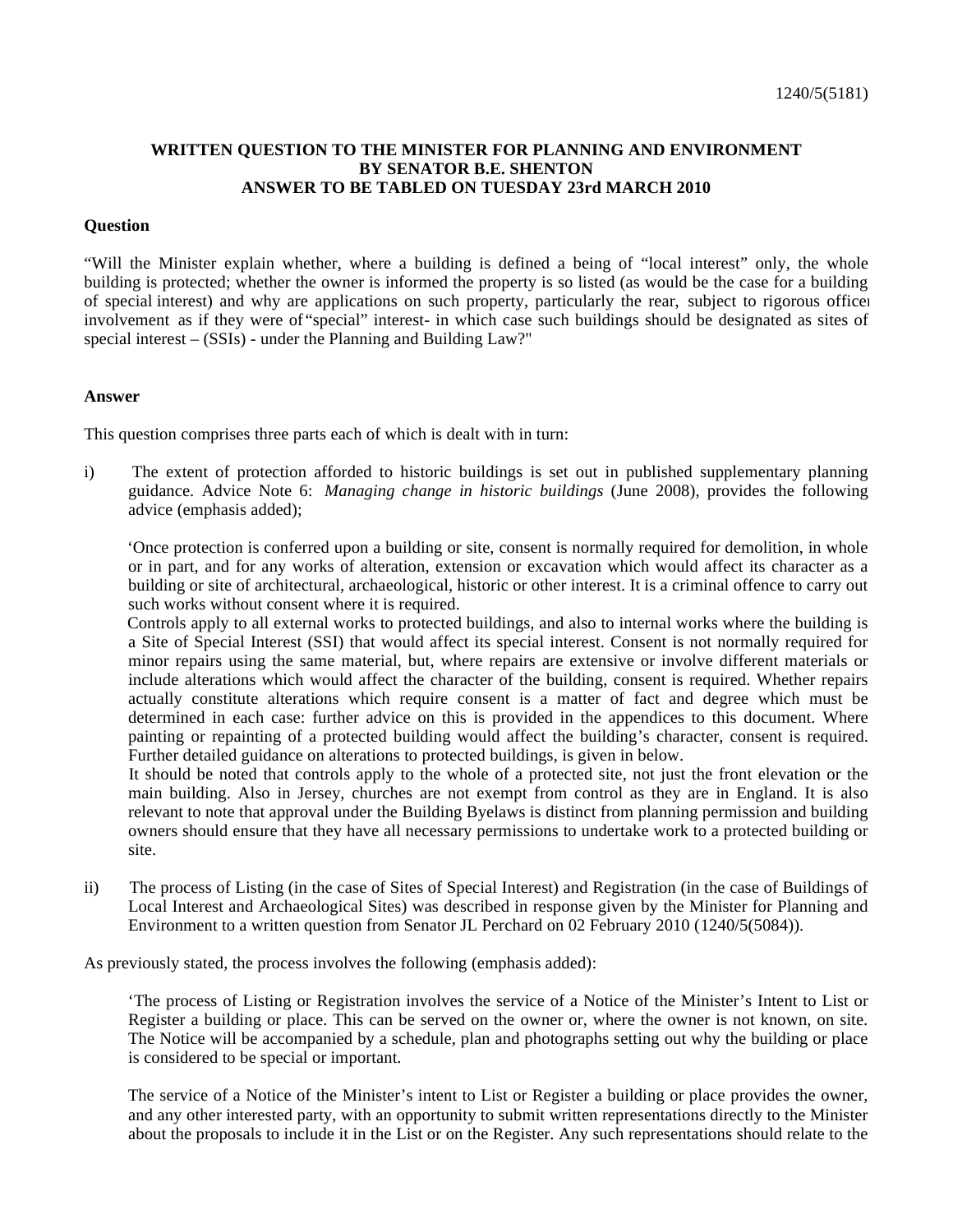- special interest of the site and the Minister has to take any such representations into account. He does this at a Public Hearing, where owners and other interested parties are provided with an opportunity to speak in support of their representation before the Minister makes his decision whether or not to add the building or place to the List or the Register. Once the Minister has made a decision, the owner is notified in writing, and the List and/or Register, is updated.'
- iii) The Minister for Planning and Environment has published details about the basis upon which he determines whether a building or place ought to be designated as a Site of Special Interest or a Building of Local Interest in supplementary planning guidance. Practice Note 9: *The identification and designation of buildings and places of architectural, archaeological, historical or other interest* (November 2008), provides details of the criteria used.

The basis of designation of Sites of Special Interest (SSI) and Buildings of Local Interest (BLI) can be summarised as follows:

- The essential criterion for the designation of an historic building as a Site of Special Interest is that its special interest extends substantially to its authentic fabric, plan form, interior features, or historical associations of the interior: in other words, it is not substantially confined to the exterior of the building and the contribution which it makes to the character or appearance of its townscape or landscape setting;
- Buildings of Local Interest are those which substantially retain their historic form and detail, or sufficient for that form and detail to be readily recovered from surviving evidence, and so make a significant and positive contribution to the architectural and historical identity, character and amenity of Jersey

Planning applications for works affecting all historic buildings – whether SSI or BLI - are considered consistently according to general principles related to managing change in the historic environment, as set out in Advice Note 6: *Managing change in historic buildings* (June 2008).

The States 2002 Island Plan also provides the policy context for the determination of planning applications affecting historic buildings where there is a policy presumption in favour of preserving the architectural and historic integrity of all historic buildings, as set out in Policy G13.